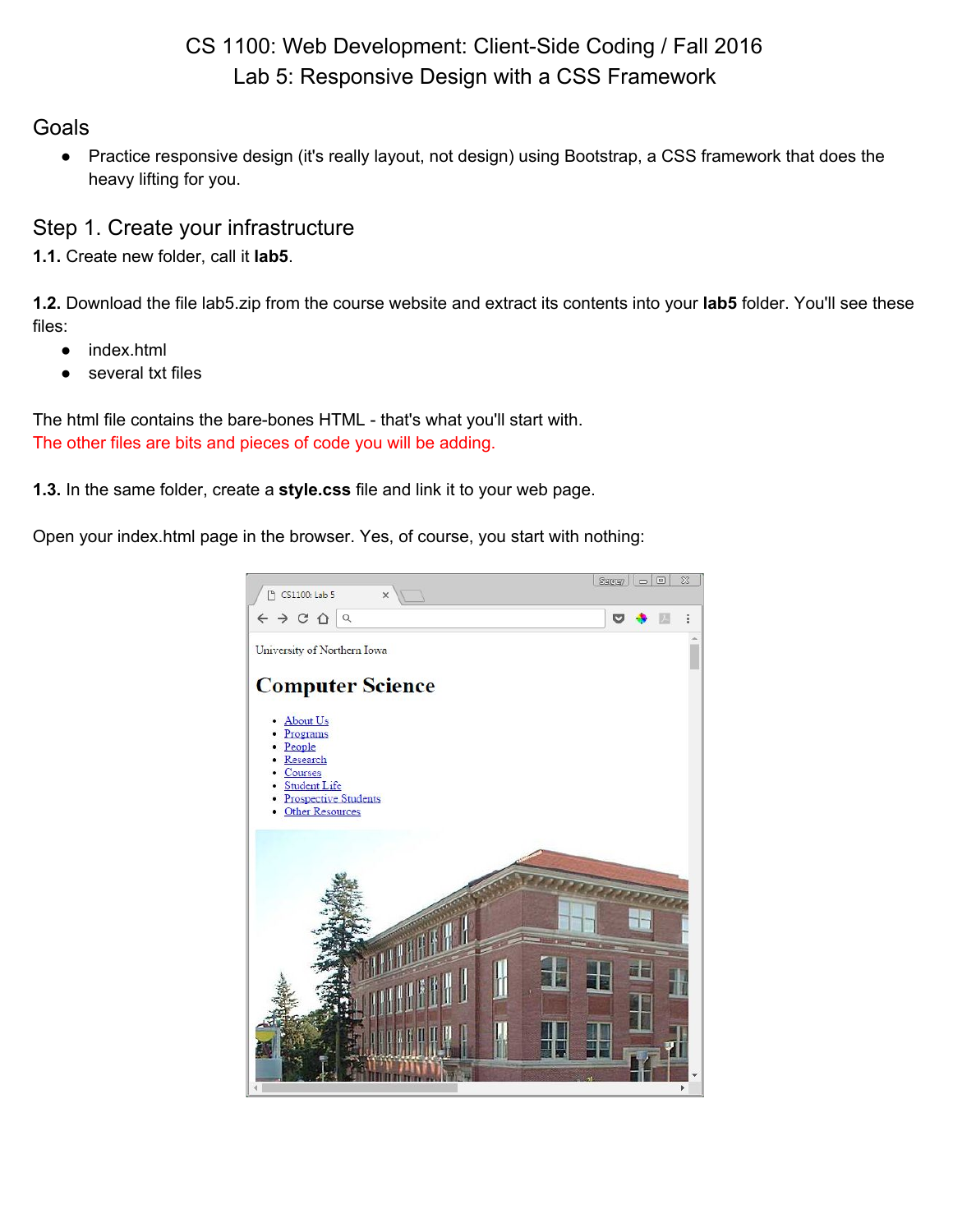# This is your goal:





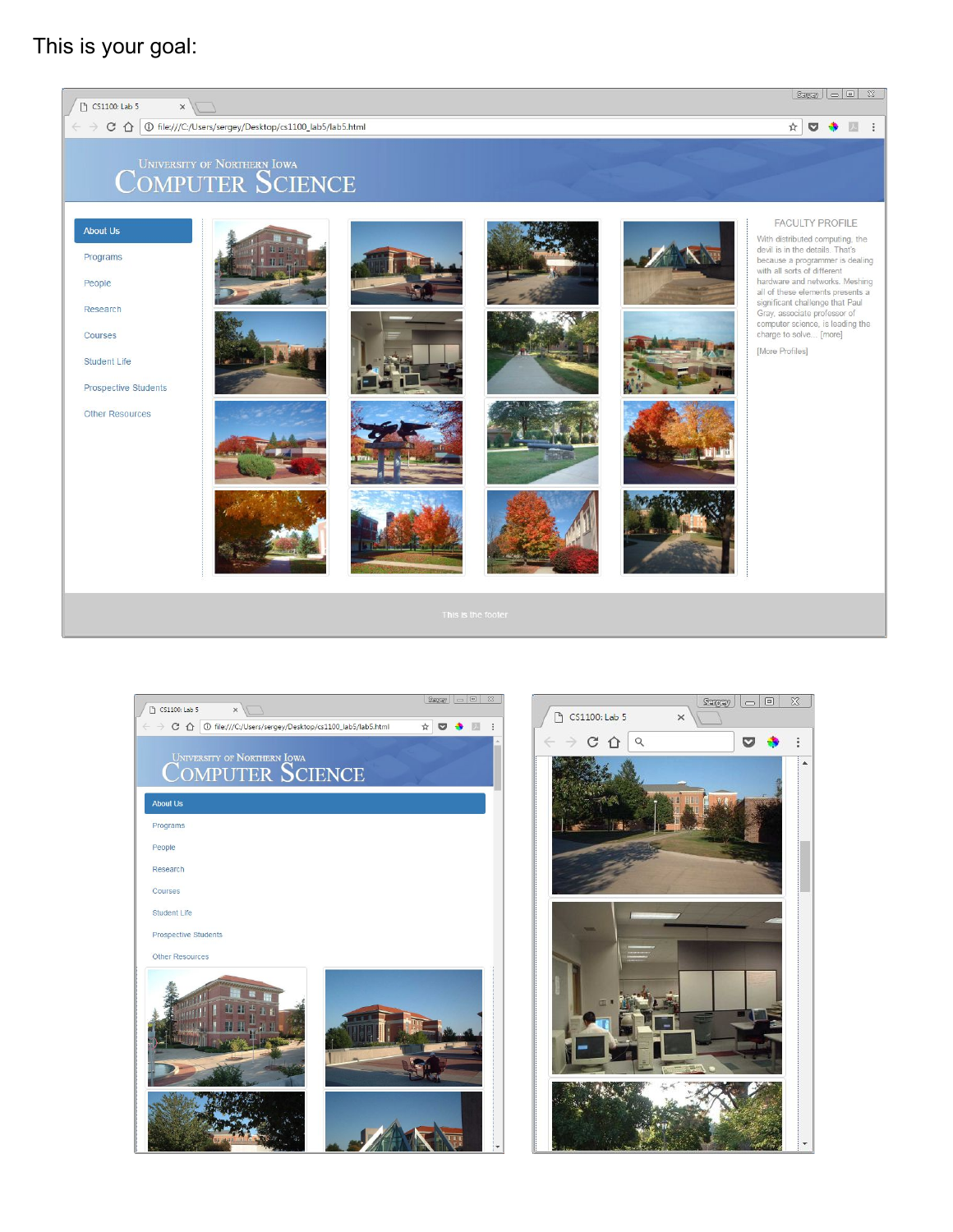# Step 2. Introduction to Bootstrap

We will achieve our today's goal using the Bootstrap framework.

The best resource on Bootrap is the Bootstrap web site: <http://getbootstrap.com/>

At this point in the course, you can study the following pages (you know enough to understand everything there): http://getbootstrap.com/getting-started/ <http://getbootstrap.com/css/> <http://getbootstrap.com/components/> (We'll get to JavaScript next week!)

 The following *essential* information is borrowed from [http://www.w3schools.com/bootstrap/bootstrap\\_get\\_started.asp](http://www.w3schools.com/bootstrap/bootstrap_get_started.asp) Feel free to read it here or go to the w3schools website (don't try to read everything!)

#### **What is Bootstrap?**

- Bootstrap is a free front-end framework for faster and easier web development
- Bootstrap includes HTML and CSS based design templates for typography, forms, buttons, tables, navigation, modals, image carousels and many other, as well as optional JavaScript plugins
- Bootstrap also gives you the ability to easily create responsive designs

#### A**dvantages of Bootstrap:**

- Easy to use: Anybody with just basic knowledge of HTML and CSS can start using Bootstrap
- Responsive features: Bootstrap's responsive CSS adjusts to phones, tablets, and desktops
- Mobile-first approach: In Bootstrap 3, mobile-first styles are part of the core framework
- Browser compatibility: Bootstrap is compatible with all modern browsers

#### **Where to Get Bootstrap?**

There are two ways to start using Bootstrap on your own web site. You can:

- a. Download Bootstrap from [getbootstrap.com](http://getbootstrap.com/)
- b. Include Bootstrap from a CDN (Content Delivery Network)

#### **Advantages of using a CDN:**

Many users already have downloaded Bootstrap from MaxCDN when visiting another site. As a result, it will be loaded from cache when they visit your site, which leads to faster loading time. Also, most CDN's will make sure that once a user requests a file from it, it will be served from the server closest to them, which also leads to faster loading time.

### Step 3. Add essential code to your HTML

Place the code from code header.txt inside your HEAD element (between the <head></head tags, but ABOVE the link to your own style.css). Refresh your browser. As you see, Bootstrap comes with its own styles (and we can override any of them!)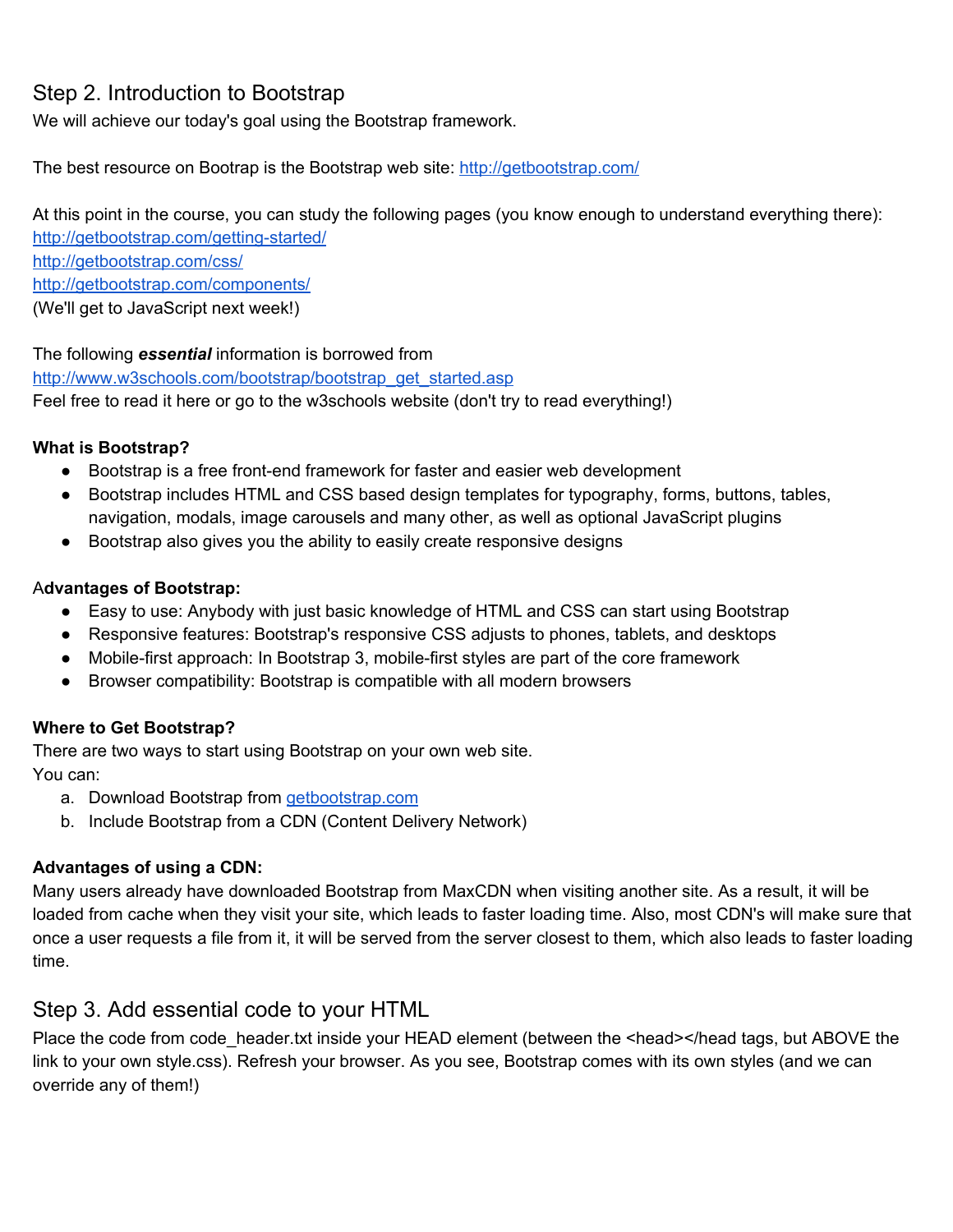

# Step 4. Build your grid with Bootstrap

**4.1.** Bootstrap uses a grid that contains up to 12 columns. Here's a brief overview:

[http://www.w3schools.com/bootstrap/bootstrap\\_grid\\_system.asp](http://www.w3schools.com/bootstrap/bootstrap_grid_system.asp)

So, you build your grid by placing your content inside DIV elements, and then assign special classes to these elements. Here's an example of a simple 1-column grid:

```
<div class="container-fluid">
      <div class="row">
            <div class="col-sm-12">
                  Your content goes here!
            \langle div>
      </div>
\langle div>
```
Here are 3 columns:

```
<div class="container-fluid">
      <div class="row">
             <div class="col-sm-3">
                   Your content goes here!
             </div>
             <div class="col-sm-6">
                   Your content goes here!
             \langle div\rangle<div class="col-sm-3">
                   Your content goes here!
             \langle div>
      \langle div\rangle\langle div>
```
#### **Here's the idea:**

- 1. Everything goes inside a "container" div
- 2. The "container" div may contain ONLY "row" divs
- 3. The "row" divs may contain ONLY "column" divs
- 4. The roles of the divs are designated by assigning class names: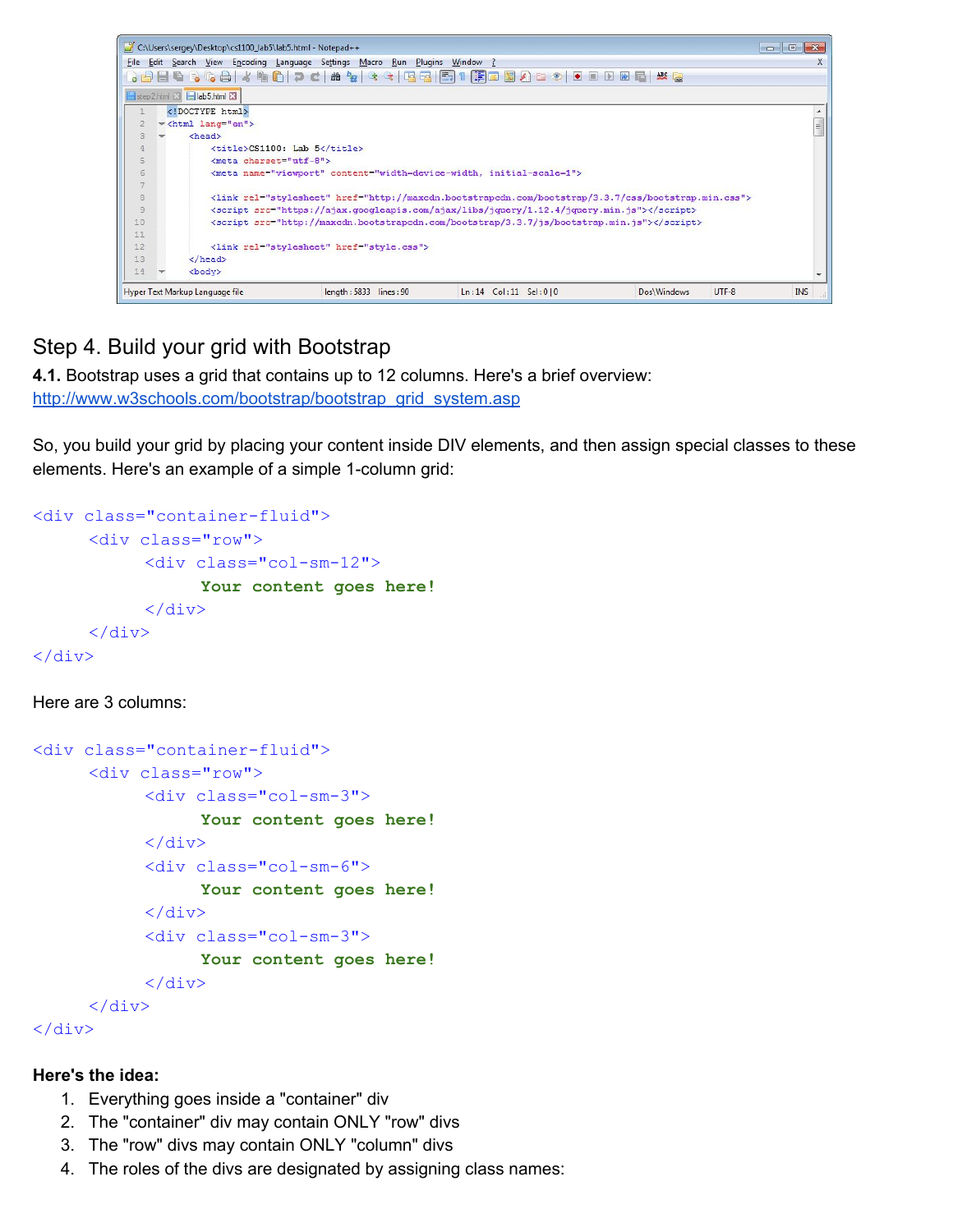- a. container OR container-fluid
- b. row
- c. col-[type]-[*number*] this is a template for class names

The Bootstrap grid system has four *types*:

- xs (for phones)
- sm (for tablets)
- md (for desktops)
- lg (for larger desktops)

The **number** in the class name can be anything from 1 to 12, as long as all the columns in a row add up to 12. (If they don't add up, the remainder will carry over to a new line, which may or may not be what you intended.)

**4.2. T**o build our grid, we need:

- 1. Place everything inside one div
- 2. We start with 3 main rows *(I added this to my style.css for now: img { width: 100px;* }



- 3. Each row has columns (1, 3, 1)
- 4. Add the following class names to your divs:
	- $\bullet$  container-fluid
		- row
		- col-sm-[number] (where number is between 1 and 12.

Here is your grid: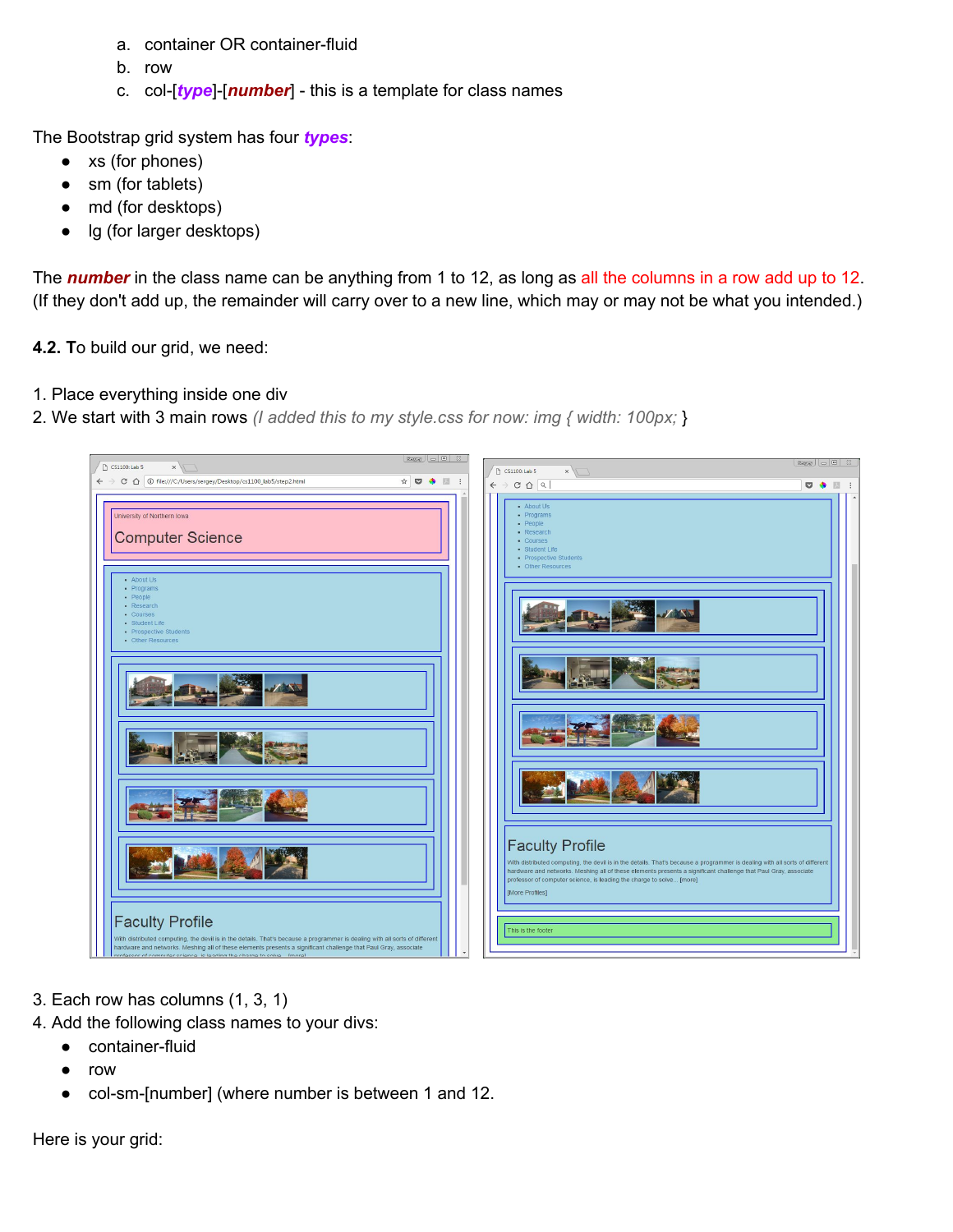

**4.3.** We'll nest 4 rows inside the center column (yes, we can do that!). Open the code\_images.txt file and paste its contents inside the "col-8'sm" column.

#### *Make sure to remove the temporary img { width: 100px; } code you mahe added to your style.css.*

Look at the code we've added:

- Each image is inside a DIV that's a Bootstrap column!
- There are 4 such columns in each nested row, and their width is 3 units.  $3 \times 4 = 12$
- Each image has a class:  $\text{class} = \text{img} \text{thumbnail}$  that is a Bootstrap style (which you may override)
- The top row images have an additional class added: "col-xs-6" they will be displayed as 2 columns on a small device, unlike the rest.

4.4. The thumbnails look very nice! Why not use Bootstrap to style the menu? Again, we simply add several class names: change your **<ul>** to **<ul class="nav navpills navstacked">** (*Remember not to copy and paste from this pdf type it yourself.*)

You can also add this to any of the menu items: <li class="active">